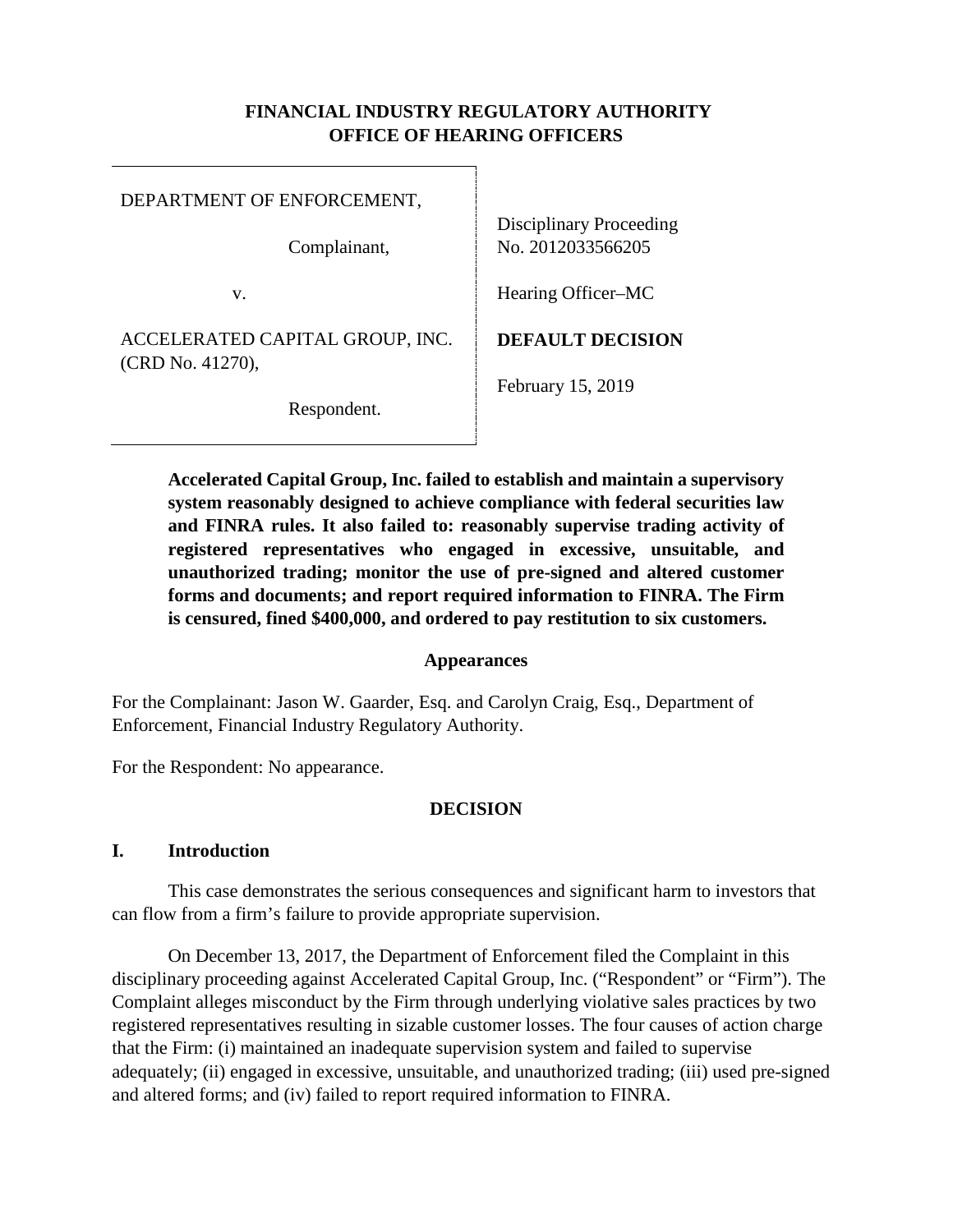Enforcement properly served the Complaint and Respondent filed an Answer. I issued a case management order and scheduled a hearing. The parties disclosed that the Firm intended to file a Uniform Request for Broker-Dealer Withdrawal ("Form BDW") to terminate its FINRA membership and to withdraw its registration with the SEC.<sup>1</sup> They jointly requested postponement of hearing schedule deadlines several times. The last hearing schedule set the hearing for the first week of December 2018.

On October 26, 2018, Respondent failed to appear for a pre-hearing conference after receiving notice. On November 26, 2018, Enforcement filed a motion seeking entry of a default decision ("Default Motion") supported by the declaration of Jason W. Gaarder ("Gaarder Decl.") and four exhibits labeled CX-1–CX-4.

For the reasons set forth below, pursuant to FINRA Rules 9241(f) and 9269(a), I find Accelerated Capital Group, Inc. in default, deem the allegations in the Complaint admitted, and grant the Default Motion. 2

### **II. Findings of Fact and Conclusions of Law**

## **A. Respondent's Background**

Accelerated Capital Group, Inc. was a Costa Mesa, California-based full service brokerdealer, and a FINRA member since March 1997.<sup>3</sup> On October 3, 2018, the Firm filed a Form BDW. The SEC terminated the Firm's registration effective December 2, 2018, and FINRA terminated its registration effective December 26, 2018.

### **B. FINRA's Jurisdiction**

FINRA retains jurisdiction over Respondent pursuant to Article IV of FINRA's By-Laws because Enforcement filed the Complaint when the Firm was a registered FINRA member and the alleged misconduct occurred while it was registered.

# **C. Origin of the Disciplinary Proceeding**

In 2012, FINRA began an investigation of Respondent's former registered representative BM after receiving a filing from a firm at which he was previously registered. The filing reported potential violations of the firm's policies and other misconduct by BM. The matter was referred to Enforcement in 2013. While Enforcement investigated, FINRA's Los Angeles District Office referred other matters to Enforcement involving additional misconduct identified during the District's examinations of the Firm, including unauthorized mutual fund exchanges executed by another registered representative and the improper use of pre-signed and altered forms. 4

 $^{1}$  CX-3.

<sup>2</sup> Respondent may move to set aside the default under FINRA Rule 9269(c) upon a showing of good cause.

 $3$  Complaint ("Compl.") ¶ 7.

<sup>4</sup> Gaarder Decl. ¶ 3.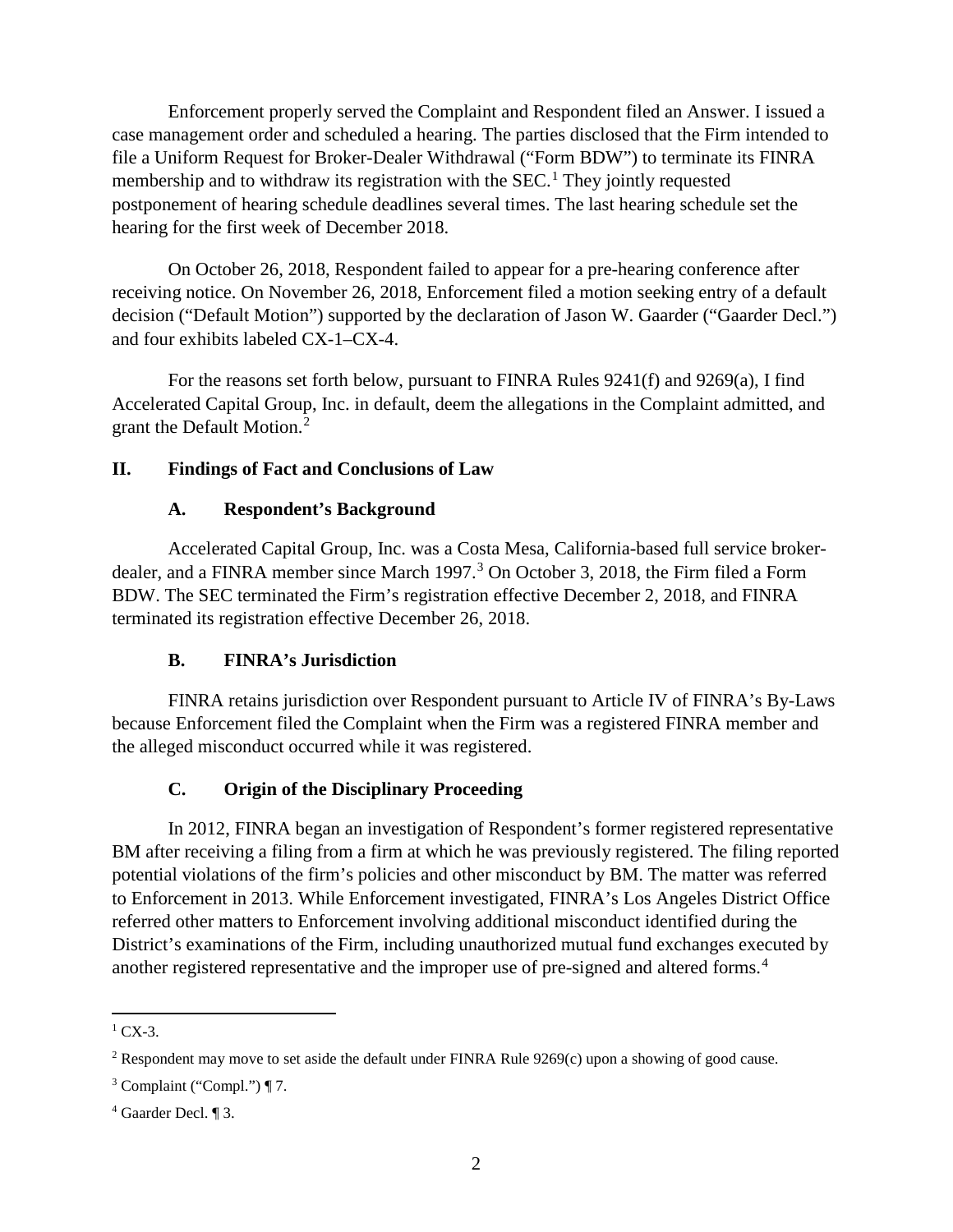At the conclusion of the investigation, BM accepted a settlement resulting in a bar from the securities industry for churning, excessive and unauthorized trading, and making unsuitable recommendations.<sup>5</sup> Three other registered representatives accepted settlements for misconduct, as did both the Firm's former president, and the former chief compliance officer, who was responsible for supervising the brokers who accepted the settlements. Subsequently, Enforcement filed the Complaint against Respondent. 6

#### **D. Respondent's Default**

Enforcement served the Complaint on Respondent by certified mail, return receipt requested, with copies by first-class mail and email. Respondent filed an Answer in February 2018. 7

Respondent participated in the pre-hearing proceedings until its counsel filed a motion to withdraw, which I granted on October 24,  $2018<sup>8</sup>$  At a pre-hearing conference held that day, the owner of Accelerated Capital Group, Inc. announced that the Firm would not participate further in this proceeding. <sup>9</sup> He was given notice by email and first class mail of another pre-hearing conference scheduled for October 26, 2018. He also received oral notice by Enforcement in a phone call at which time he reiterated that nobody would appear on behalf of the Firm.<sup>10</sup> Respondent failed to appear at the pre-hearing conference<sup>11</sup> and is therefore in default.

#### **E. The Complaint**

The Complaint alleges misconduct from August 31, 2012, through February 25, 2016 ("Relevant Period").<sup>12</sup>

## **1. First Cause of Action: Inadequate Supervision System and Failure to Supervise in Violation of NASD Rules 3010(a) and (b), and FINRA Rules 3110(a) and (b) and 2010**

The first cause of action alleges that Respondent violated NASD Rules 3010(a) and (b), and FINRA Rules  $3110(a)$  and (b).<sup>13</sup> Subsection (a) of both rules requires member firms to

<sup>8</sup> *Id*. ¶ 11.

<sup>9</sup> *Id*. ¶ 12; CX-4 at 3.

<sup>10</sup> *Id*. ¶ 12.

 $^{11}Id.$  ¶ 13.

 <sup>5</sup> *Id.* at ¶ 4. Pursuant to the February 25, 2016 settlement, BM was barred from the security industry for, among other violations, willfully violating Section 10(b) of the Securities Exchange Act of 1934. Compl. n.1.

<sup>6</sup> Gaarder Decl. ¶ 5.

 $^{7}$  *Id.*  $\P$ 9.

 $12$  Compl.  $\P$ 1.

<sup>&</sup>lt;sup>13</sup> NASD Rule 3010 became FINRA Rule 3110 on December 1, 2014, during the Relevant Period; hence, both rules apply to the violative activity.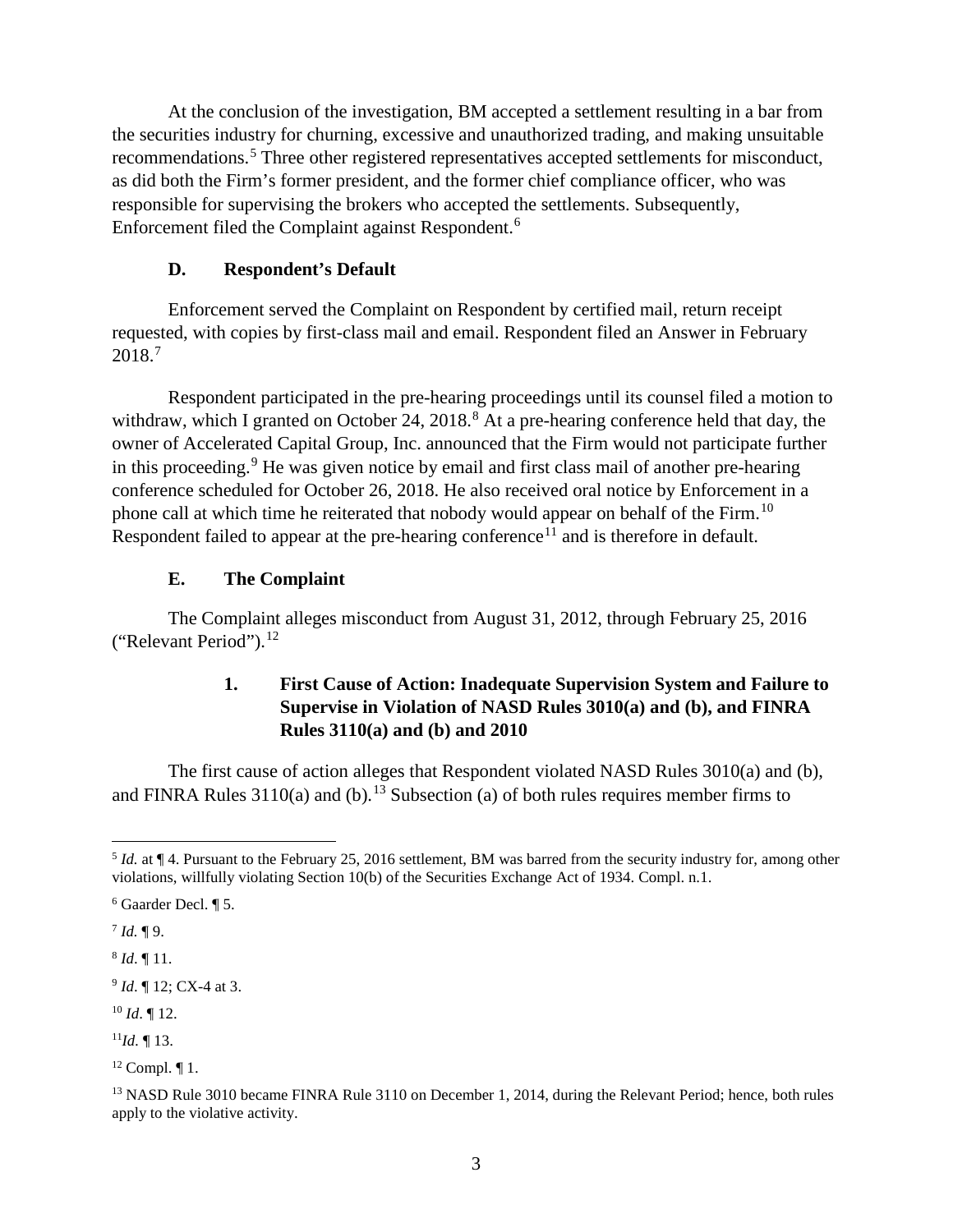establish and maintain a supervisory system reasonably designed to achieve compliance with applicable securities laws and regulations, and with NASD/FINRA rules. Subsection (b) of both rules requires member firms to establish, maintain, and enforce written procedures reasonably designed to achieve compliance with applicable securities laws, regulations, and NASD/FINRA rules. By virtue of violating these rules, the Complaint also charges the Firm with violating FINRA Rule 2010.<sup>14</sup>

The first cause of action describes numerous supervisory system inadequacies and their impact. Respondent's supervisory system was not reasonably designed to identify unauthorized, excessive, or unsuitable trades effected by representatives in their customers' accounts. The system failed to ensure that registered representatives made customers aware of all commissions and fees, that investment recommendations were suitable for them, and that the customers understood those recommendations and were aware of the costs and breakpoints associated with mutual fund transactions. <sup>15</sup> It also failed to ensure that customers understood that Class A mutual funds contained front-loaded fees making them generally unsuitable as short-term investments.<sup>16</sup>

The Firm's supervisory failures allowed BM to engage in extensive misconduct leading to customer harm. When it hired BM in August 2012, Respondent knew that BM's previous firm had terminated his employment for sales practice violations, BM had large unpaid tax liabilities, and he was living far above his means.<sup>17</sup> As a result, the Firm placed him on heightened supervision for the first three months he was associated with the Firm.<sup>18</sup>

Two years later, the Firm again placed BM on heightened supervision, this time for excessive mutual fund trading.<sup>19</sup> The terms of BM's heightened supervision authorized the Firm to contact his clients at random, monitor his trading daily, conduct suitability reviews of his clients' accounts, and review all trades prior to execution.<sup>20</sup> Despite these measures, BM continued short-term selling of Class A mutual funds from customer accounts that had held the positions for brief periods of less than two months to approximately a year.<sup>21</sup>

BM's short-term Class A mutual fund trades were red flags that should have alerted the Firm to take action. Yet the Firm did not contact any of BM's clients. Thus, it was unaware that BM did not sufficiently understand the strategy he was employing to have a reasonable basis for recommending the short-term mutual fund trades, and that his customers neither understood nor

<sup>17</sup> *Id.* ¶¶ 34–35.

- <sup>18</sup> *Id.* ¶ 37.
- <sup>19</sup> *Id.* ¶ 62.
- <sup>20</sup> *Id.* ¶ 38.
- <sup>21</sup> *Id.* ¶ 49.

 $14$  A violation of a FINRA rule is inconsistent with just and equitable principles of trade; thus, it also violates Rule 2010. *See, e.g.*, *John Edward Mullins*, Exchange Act Release No. 66373, 2012 SEC LEXIS 464, at \*44 n.45 (Feb. 10, 2012).

<sup>15</sup> Compl. ¶ 132–33.

<sup>16</sup> *Id.* ¶ 134.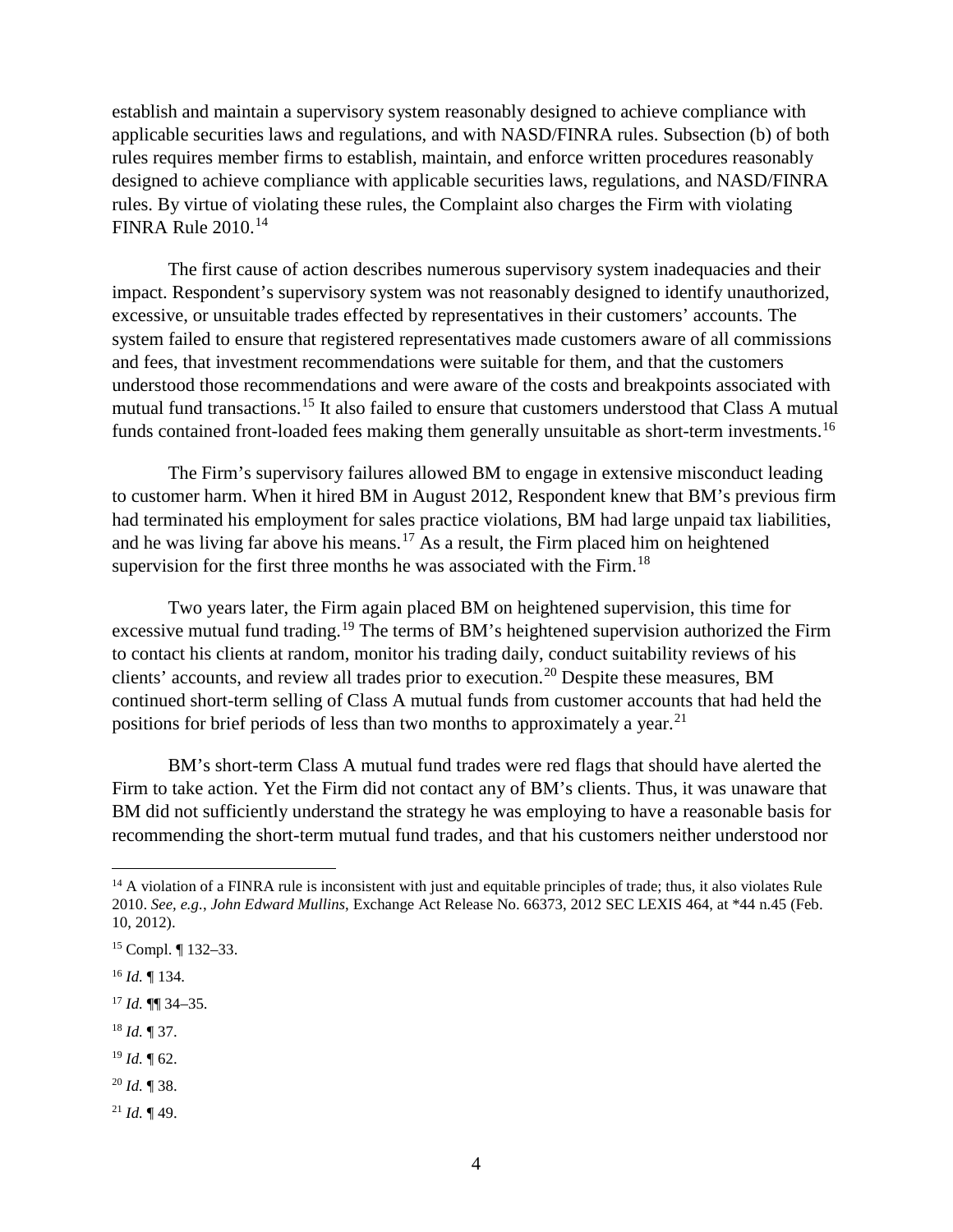approved the trades.<sup>22</sup> Furthermore, the Firm did not use routine exception reports that could have identified problematic trade activity and recognized that BM was churning his clients' accounts without authorization.<sup>23</sup>

In addition to his inappropriate mutual fund trading, in October 2013 BM started to trade other securities excessively in his customer accounts. He claimed he was following a strategy of "swing trading," which he described as a short-term investment strategy based on computer algorithms.<sup>24</sup> In July 2014, Respondent issued BM a disciplinary letter for what it cited as trading that "appeared aggressive," and rebooked 110 trades to make partial returns of commissions BM had charged the customers. Despite the Firm's awareness of BM's trading pattern, he continued to trade excessively.<sup>25</sup> Through December 2014, he placed more than 2,000 trades in 11 customer accounts, many unauthorized, and did so without the Firm detecting the extent of his excessive trading or the losses suffered by customers.<sup>26</sup> The Firm did not supervise BM reasonably. It failed to ensure that customers understood the fees associated with Class A mutual funds and authorized the trades in their accounts. It also failed to ensure that the trades were suitable.<sup>27</sup>

Based on these facts, I find that Respondent violated NASD Rules 3010(a) and (b), and FINRA Rules 3110(a) and (b) and 2010, by (i) failing to establish and maintain a supervisory system reasonably designed to achieve compliance with applicable securities laws, regulations, and NASD/FINRA rules; (ii) failing to establish, maintain, and enforce written supervisory procedures reasonably designed to achieve compliance with applicable securities laws, regulations, and NASD/FINRA rules; and (iii) failing to supervise BM.

## **2. Second Cause of Action: Excessive, Unsuitable, and Unauthorized Trading in Violation of FINRA Rules 2111 and 2010**

The second cause of action charges that Respondent, through BM, engaged in patterns of excessive short-term trading in Class A mutual funds and "swing trading" that were unsuitable for customers and unauthorized by them, in violation of FINRA Rules 2111 and  $2010^{28}$  This resulted in trading losses sustained and improper sales loads paid by his customers in excess of \$900,000.<sup>29</sup>

FINRA Rule 2111, addressing suitability of recommendations, requires a member to have a reasonable basis to believe a recommendation of a securities transaction or investment strategy

<sup>24</sup> *Id*. ¶¶ 68–69.

<sup>27</sup> *Id.* ¶¶ 144–45.

 $22$  Compl.  $\P$  63–64, 141–44.

<sup>23</sup> *Id.* ¶¶ 136–38.

<sup>25</sup> *Id.* ¶¶ 82–83.

<sup>26</sup> *Id.* ¶¶ 68–69, 75.

<sup>28</sup> Compl. ¶¶ 150–53.

<sup>29</sup> *Id.* ¶ 3.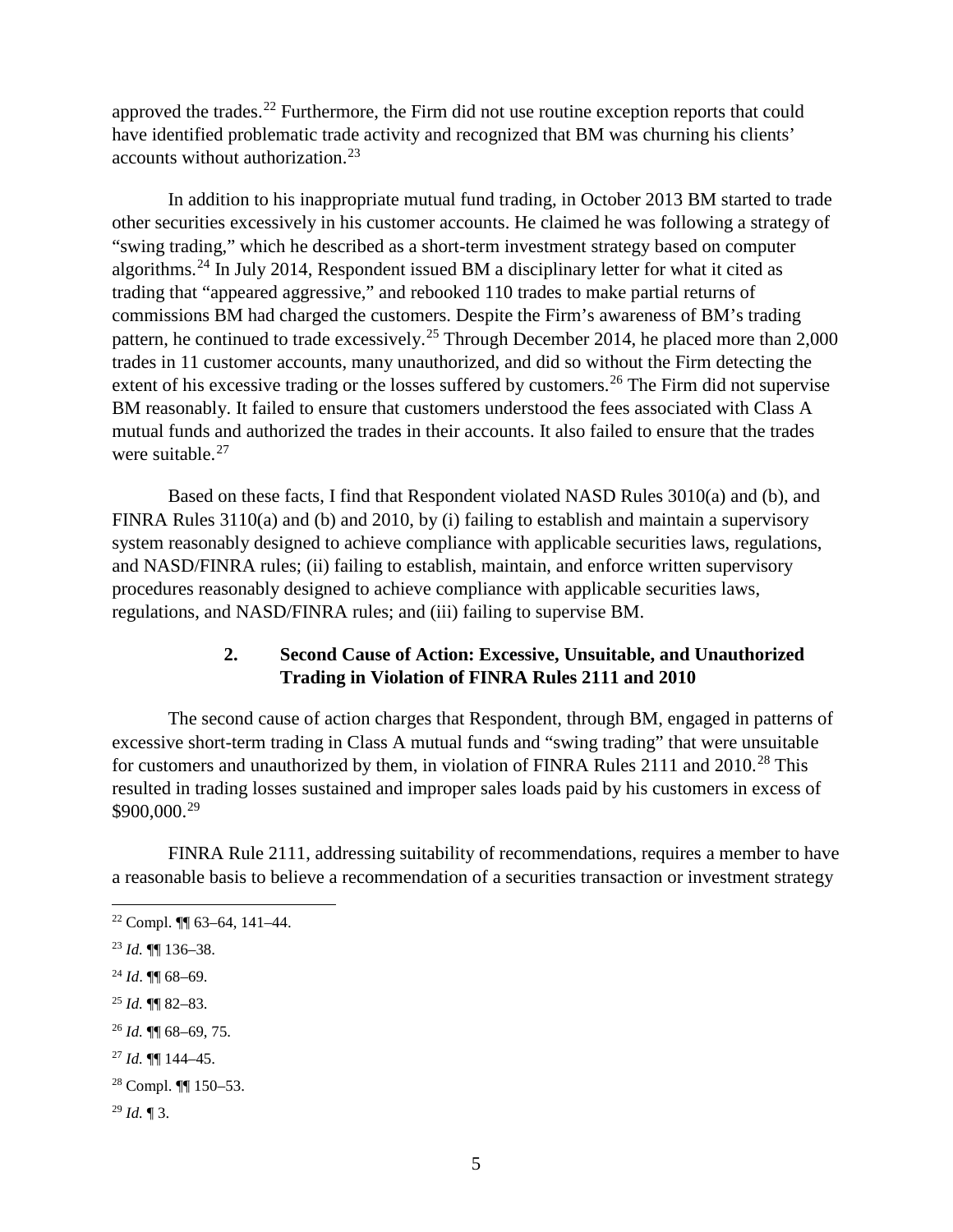"is suitable for the customer, based on the information obtained through the reasonable diligence of the member." It has long been recognized that short-term trading in mutual funds is generally unsuitable, especially when the trades generate costs to the customer.<sup>30</sup> It is also recognized that a member firm is responsible and accountable for misconduct, including unsuitable trading, by its registered representatives under agency principles and the doctrine of *respondeat superior*. 31

Starting in September 2012, BM began to buy, sell, and re-purchase Class A mutual funds on behalf of numerous customers, holding the funds for inappropriately short periods of less than two months to slightly more than a year, generating large fees and commissions, and causing significant losses. From September 2012 through September 2014, BM made 150 purchases of Class A mutual funds in 21 client accounts—selling 138 of the positions after holding them for less than six months—generating \$150,000 in commissions and fees. In 18 of the accounts, held by nine customers, the clients did not authorize the trades.<sup>32</sup>

As noted above, from October 2013 through December 2014, BM, employing his "swing trading" strategy, placed more than 2,000 trades in 11 customer accounts, many unauthorized. When asked about the strategy, BM conceded that he did not understand how it worked. Consequently, he had no reasonable basis to believe it was suitable for his clients. The total losses to the customers' portfolios was more than \$750,000, and BM's commissions exceeded \$500,000. The average annualized cost-to-equity ratio was more than 30 percent, and the average annualized turnover rate was eight.<sup>33</sup>

Based on these facts, I find that Respondent, through its registered representative BM, violated FINRA Rules 2111 and 2010 by engaging in excessive, unsuitable, and unauthorized trading.

## **3. Third Cause of Action: Use of Pre-Signed and Altered Customer Forms and Documents in Violation of FINRA Rules 4511 and 2010**

The third cause of action charges Respondent with falsifying documents and failing to preserve accurate books and records, in violation of FINRA Rules 4511 and 2010.

 <sup>30</sup> *Krull v. SEC*, 248 F.3d 907 (9th Cir. 2001).

<sup>31</sup> *VFinance Investments, Inc.,* Exchange Act Release No. 62448, 2010 SEC LEXIS 2216, at \*36–37 (July 2, 2010); *Dep't of Enforcement v. Yankee Financial Group, Inc.*, No. CMS030182, 2006 NASD Discip. LEXIS 21, at \*58–62 (NAC Aug. 4, 2006), *aff'd in relevant part*, *Kresge*, Exchange Act Release No. 55988, 2007 SEC Lexis 1407 (June 29, 2007).

<sup>32</sup> Compl. ¶¶ 46–54.

<sup>33</sup> *Id.* ¶¶ 72–75, 77. The turnover rate is the number of times in a year that a portfolio is exchanged for another, determined by dividing the purchases by the average account equity on an annual basis. The cost-to-equity ratio represents the amount by which an account must appreciate yearly to cover commissions and expenses. An average annualized turnover rate of six or higher, and a cost-to-equity ratio of more than 20 percent, are recognized indicators of excessive trading. *Ralph Calabro*, Exchange Act Release No. 75076, 2015 SEC LEXIS 2175, at \*32 (May 29, 2015).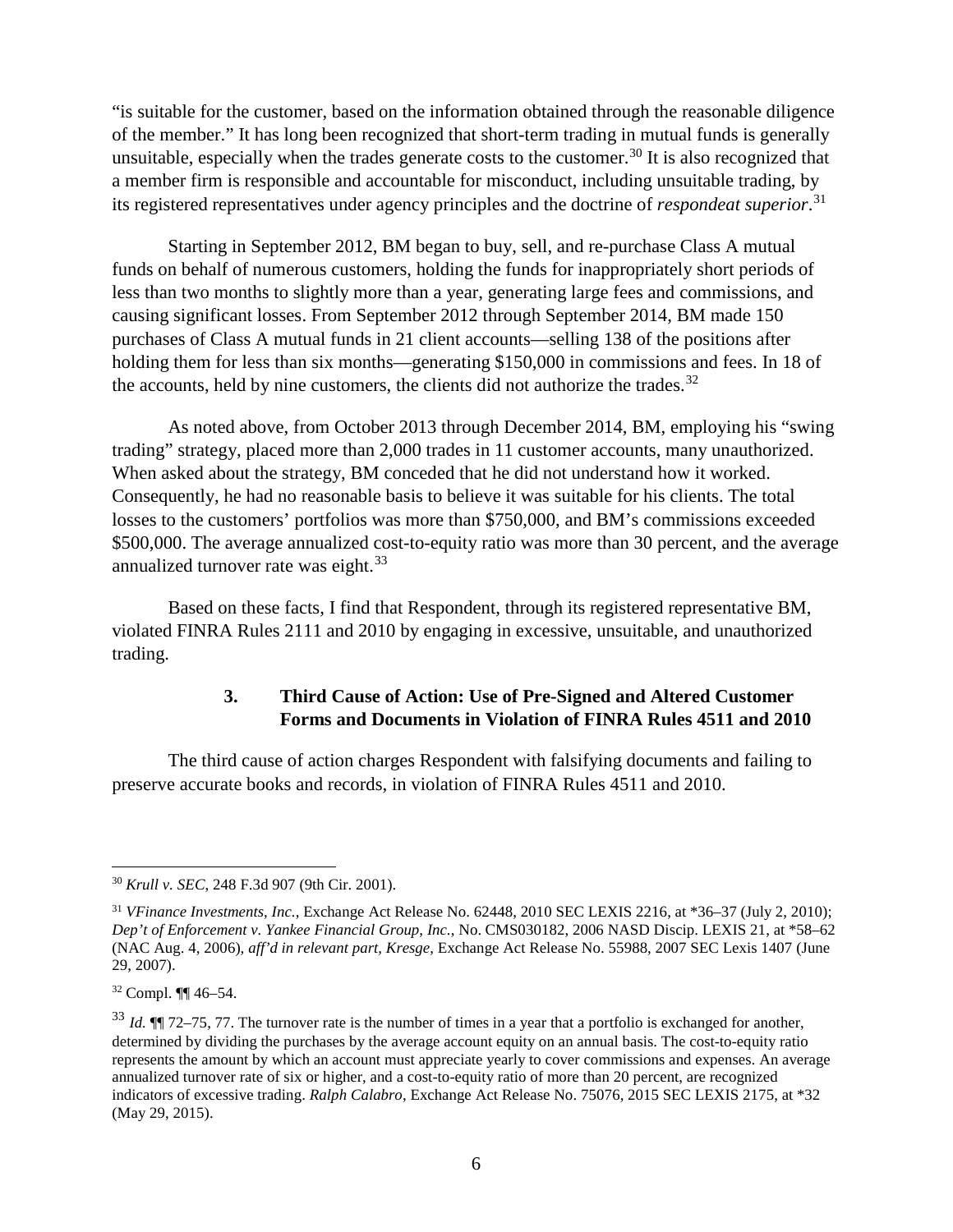FINRA Rule 4511 requires each member to make and preserve books and records in conformity with Rules 17a-3 and 17a-4 of the Securities Exchange Act of 1934 ("Exchange Act"). It is implicit in the requirement that records must be accurate.<sup>34</sup> Thus, falsification of a firm's required books and records violates FINRA Rule 4511 as well as FINRA Rule 2010.<sup>35</sup> Falsification occurs whenever a person uses a copy of a signature or fills in information on a document previously signed in blank.<sup>36</sup> Obtaining pre-signed documents also violates high standards of commercial honor and just and equitable principles of trade because it creates the opportunity for registered representatives to fill in the forms with information unknown to the customer. $37$  Even if done without ill intent or for any fraudulent or deceptive purpose, falsifying a document constitutes a violation of FINRA Rule 2010.<sup>38</sup>

In mid-2012, the Firm discovered that some registered representatives were altering and reusing customer forms and using blank, pre-signed customer forms to accommodate customer requests.<sup>39</sup> Although the Firm orally instructed its representatives that altering, re-using, and using pre-signed forms were prohibited acts, it had no written supervisory procedures in place instructing personnel that such activity was not allowed. <sup>40</sup> The Firm did not take any other measures to prevent or detect improper use, alteration, or re-use of customer forms or to enhance its supervision in this area.<sup>41</sup> As a result, several registered representatives continued to use presigned customer forms to accommodate certain customer requests through August 2015.<sup>42</sup>

These documents were materially inaccurate, supposedly signed and authorized by a Firm customer on a specific date for an account opening or request for distribution, but actually presigned and not connected with the activity the documents described.

Based on these facts, I find that Respondent violated FINRA Rules 4511 and 2010.

<sup>39</sup> Compl. ¶¶ 103–106.

<sup>40</sup> *Id.* ¶¶ 107–109.

<sup>41</sup> *Id.* ¶ 110.

<sup>42</sup> *Id.* ¶¶ 111–12.

 <sup>34</sup> *Merrill Lynch, Pierce, Fenner & Smith, Inc.*, 51 S.E.C. 892, 900 (1993).

<sup>35</sup> *See, e.g., Dep't of Enforcement v. Hardy*, No. 2005001502703, 2009 FINRA Discip. LEXIS 35 at \*15–16 (OHO Jul. 21, 2009); *DBCC v. Mangan*, No. C10960162, 1998 NASD Discip. LEXIS 33, at \*10–11 (NAC Jul. 29, 1998).

<sup>36</sup> *See Dep't of Enforcement v. Vines*, No. 2006005565401, 2008 FINRA Discip. LEXIS 24, at \*11 (OHO May 30, 2008) ("There is no dispute that Respondent participated in the falsification of records by approving the copying of customer signatures onto IRA Adoption Agreements . . . ."); *Dep't of Enforcement v. Hill*, No. C8A050060, 2006 NASD Discip. LEXIS 47, at \*27 (OHO Nov. 14, 2006) ("Respondent created false documents and submitted the documents to her employer . . . by having customers sign blank switch forms and then completing the forms . . . .").

<sup>37</sup> *See Hill*, 2006 NASD Discip. LEXIS 47, at \*29–30 (finding that respondent violated FINRA Rule 2010 by entering information on firm records after the customer signed the records in blank because of the risk that such documents would contain inaccurate, misleading, or deceptive information).

<sup>38</sup> *Dep't of Enforcement v. Bukovcik,* No. C8A050055, 2007 NASD Discip. LEXIS 21, at \*10–11 (NAC Jul. 25, 2007) (finding that the respondent violated NASD Conduct Rule 2110 by signing documents for customers as an accommodation in violation of his firm's policies and without proper written authorization even if he had received oral authorization).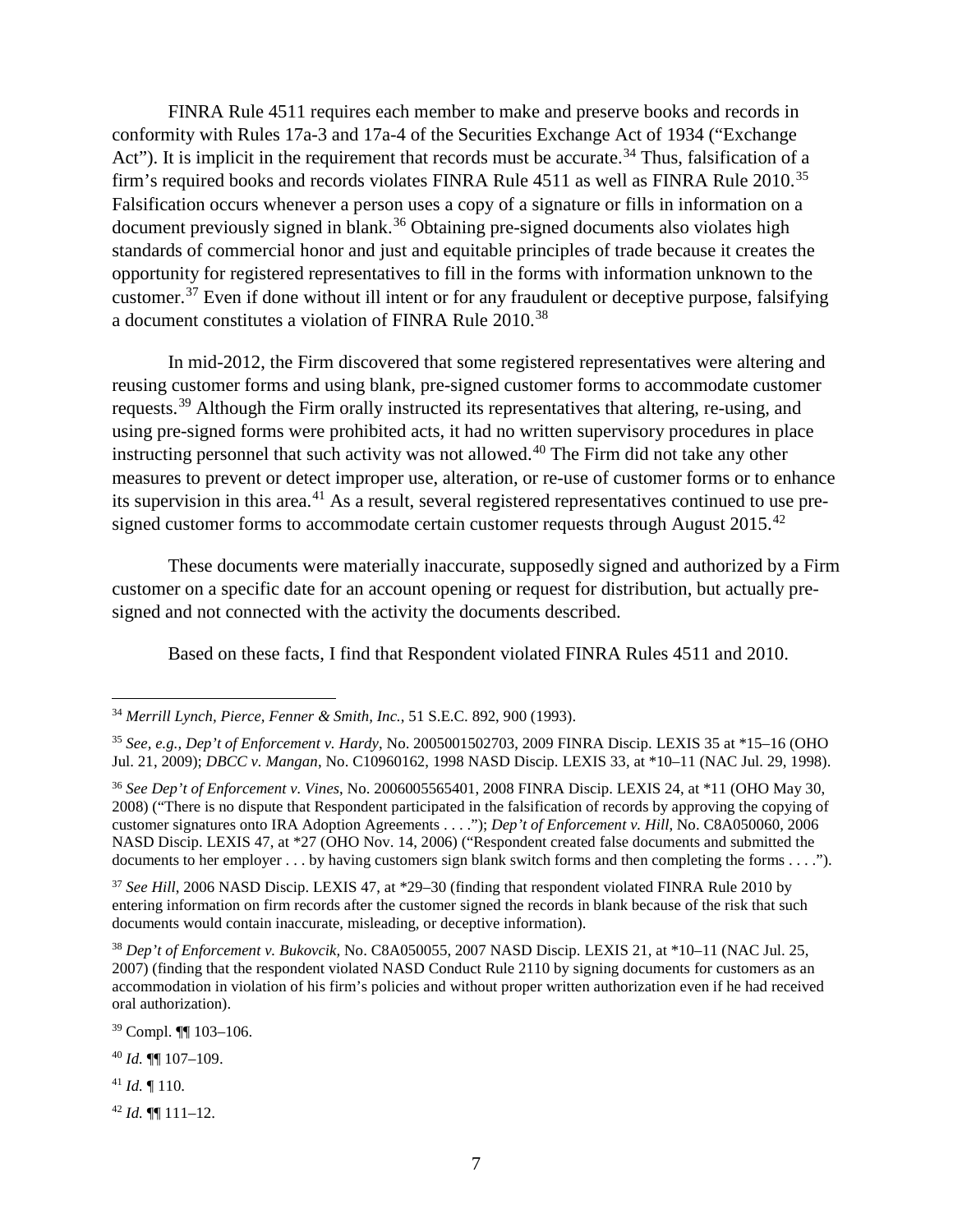### **4. Fourth Cause of Action: Failure to Report Required Information to FINRA in Violation of Article V, Section 2 of FINRA's By-Laws, and FINRA Rules 4530 and 2010**

The fourth cause of action charges Respondent with failing to report customer complaints and an internal disciplinary action to FINRA, in violation of Article V, Section 2 of FINRA's By-Laws, and FINRA Rules 4530 and 2010.

FINRA Rule 4530 requires member firms to provide accurate complaint and disclosure filings to FINRA. FINRA Rule  $4530(a)(2)$  specifically requires members to report when an associated person is disciplined in any manner that places a significant limitation on the individual's activities on a temporary or permanent basis. In January 2015, Respondent suspended BM from engaging in commission-based securities transactions, and did not report the suspension to FINRA, in violation of FINRA Rules  $4530(a)(2)$  and  $2010.<sup>43</sup>$ 

FINRA Rule 4530(d) requires members to report customer complaints to FINRA by the 15<sup>th</sup> day of the month following the calendar quarter in which the member receives them.<sup>44</sup> The Firm failed to report to FINRA at least nine complaints made by individual customers against one of its representatives, JLS, for unauthorized mutual fund liquidations. 45

Article V, Section 2(c) of FINRA's By-Laws provides, "[e]very application for registration filed with [FINRA] shall be kept current at all times by supplementary amendments . . . not later than 30 days after learning of the facts or circumstances giving rise to the amendment . . . ." Because FINRA and its regulated firms may use the Uniform Application for Securities Industry Registration or Transfer ("Form U4") to determine and monitor the fitness of those working in the securities industry,  $46$  "the candor and forthrightness of applicants is critical to the effectiveness of the screening process."<sup>47</sup>

Question 14I(2) of Form U4 requires members to report any customer complaint alleging sales practice violations that is settled for \$15,000 or more. The Firm failed to report a customer complaint against JLS, which it settled for \$19,749.<sup>48</sup>

By failing to report this information as required, I find that Respondent violated FINRA By-Laws Article V, Section 2, and FINRA Rules 4530 and 2010.

 <sup>43</sup> *Id.* ¶¶ 113–14.

<sup>44</sup> *See Dep't of Enforcement v. Meyers Assoc., L.P.,* No. 2010020954501, 2016 FINRA Discip. LEXIS 29 at \*38-39 (OHO Apr. 27, 2016), *aff'd*., 2018 FINRA Discip. LEXIS 1, (NAC Jan. 4, 2018), *appeal docketed*, No. 3-18359 (SEC Feb. 20, 2018).

<sup>45</sup> Compl. ¶¶ 124–25, 168.

<sup>46</sup> *See Rosario R. Ruggiero*, 52 S.E.C. 725, 728 (1996).

<sup>47</sup> *Guang Lu*, 58 S.E.C. 43, 55 (2005), *aff'd*, 179 Fed. Appx. 702 (D.C. Cir. 2006).

<sup>48</sup> Compl. ¶¶ 122, 126.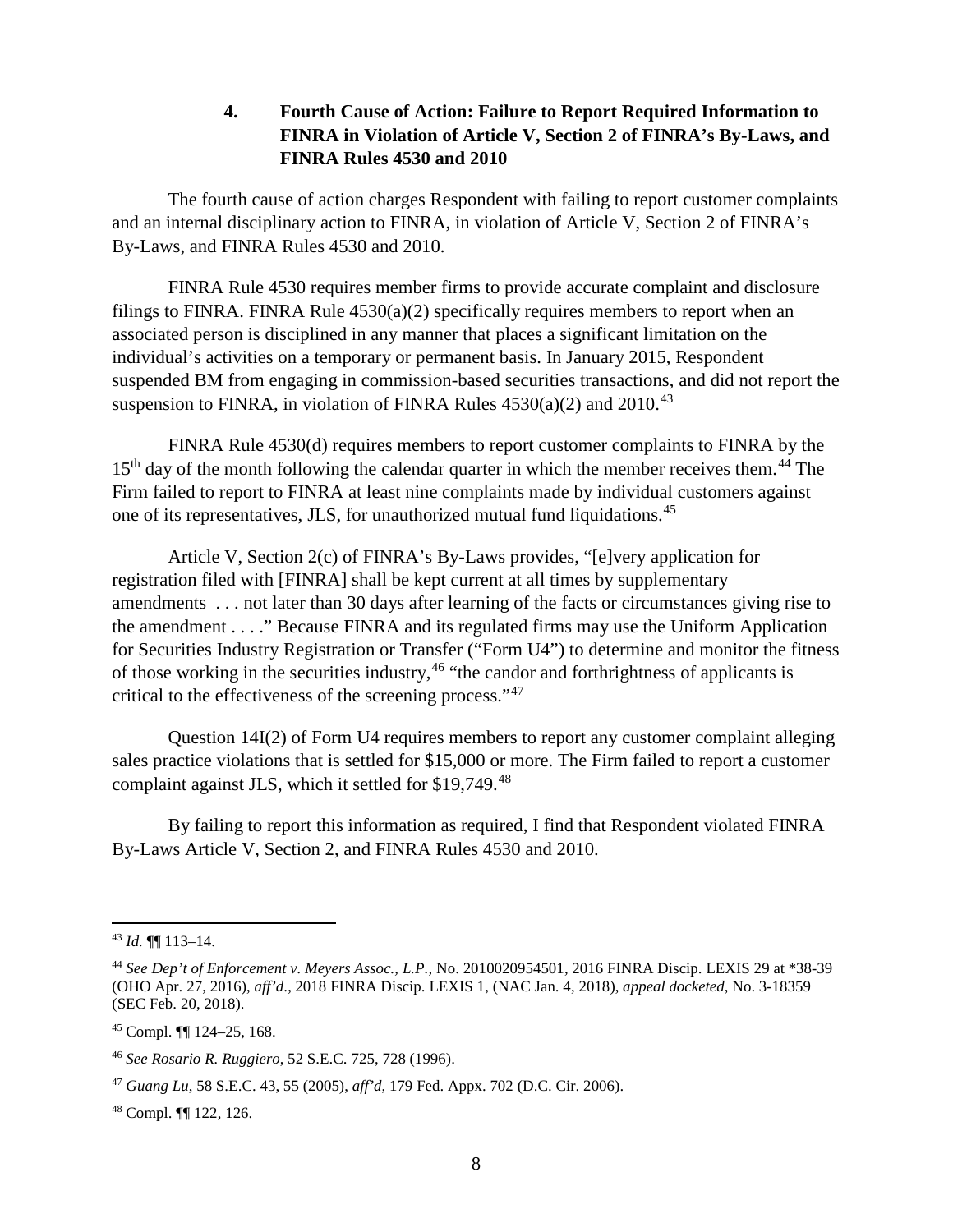#### **III. Sanctions**

Enforcement recommends imposition of a censure, fines of at least \$400,000, and an order requiring the Firm to pay restitution to six customers totaling \$422,029.53.<sup>49</sup>

#### **A. Supervision**

For failure to supervise, FINRA's Sanction Guidelines ("Guidelines") recommend a fine between \$5,000 and \$73,000.<sup>50</sup> The Guidelines also direct adjudicators to consider whether Respondent ignored "red flag" warnings that warranted additional supervisory scrutiny, the nature, extent, size, and character of the underlying misconduct, and the quality and degree of the firm's supervision.<sup>51</sup> In cases involving systemic failures of supervision, the Guidelines recommend fines of \$10,000 to \$292,000, and consideration of a suspension of up to two years or expulsion.<sup>52</sup>

Enforcement characterizes Respondent's supervisory misconduct—failing to establish and maintain written procedures, failing to implement a supervisory system reasonably designed to achieve compliance with FINRA's rules, and failing to supervise BM—as egregious. Enforcement cites multiple aggravating factors under the Guidelines that include the following:

- 1. The Firm's supervisory deficiencies allowed BM to defraud vulnerable customers by churning their accounts and making unsuitable and unauthorized trades.<sup>53</sup>
- 2. The Firm failed to respond reasonably to numerous red flags relating to BM and his trading activity.<sup>54</sup>
- 3. The Firm did not allocate appropriate resources to supervision by, for example, using exception reports to identify potentially problematic and unreasonable trading activity. 55
- 4. The Firm's supervisory failures resulted in customer harm to vulnerable customers, five of them over the age of eighty and at least seven living on fixed incomes. All of these customers specified investment objectives with moderate risk and investment holding periods of at least one to three years.

 <sup>49</sup> Default Motion, at 25.

<sup>50</sup> FINRA Sanction Guidelines at 104 (2018), http://www.finra.org/Industry/Sanction-Guidelines.

<sup>51</sup> Guidelines at 104.

<sup>52</sup> Guidelines at 105.

<sup>53</sup> Compl. ¶ 3; Guidelines at 105.

<sup>54</sup> Guidelines at 104.

<sup>55</sup> Guidelines at 105.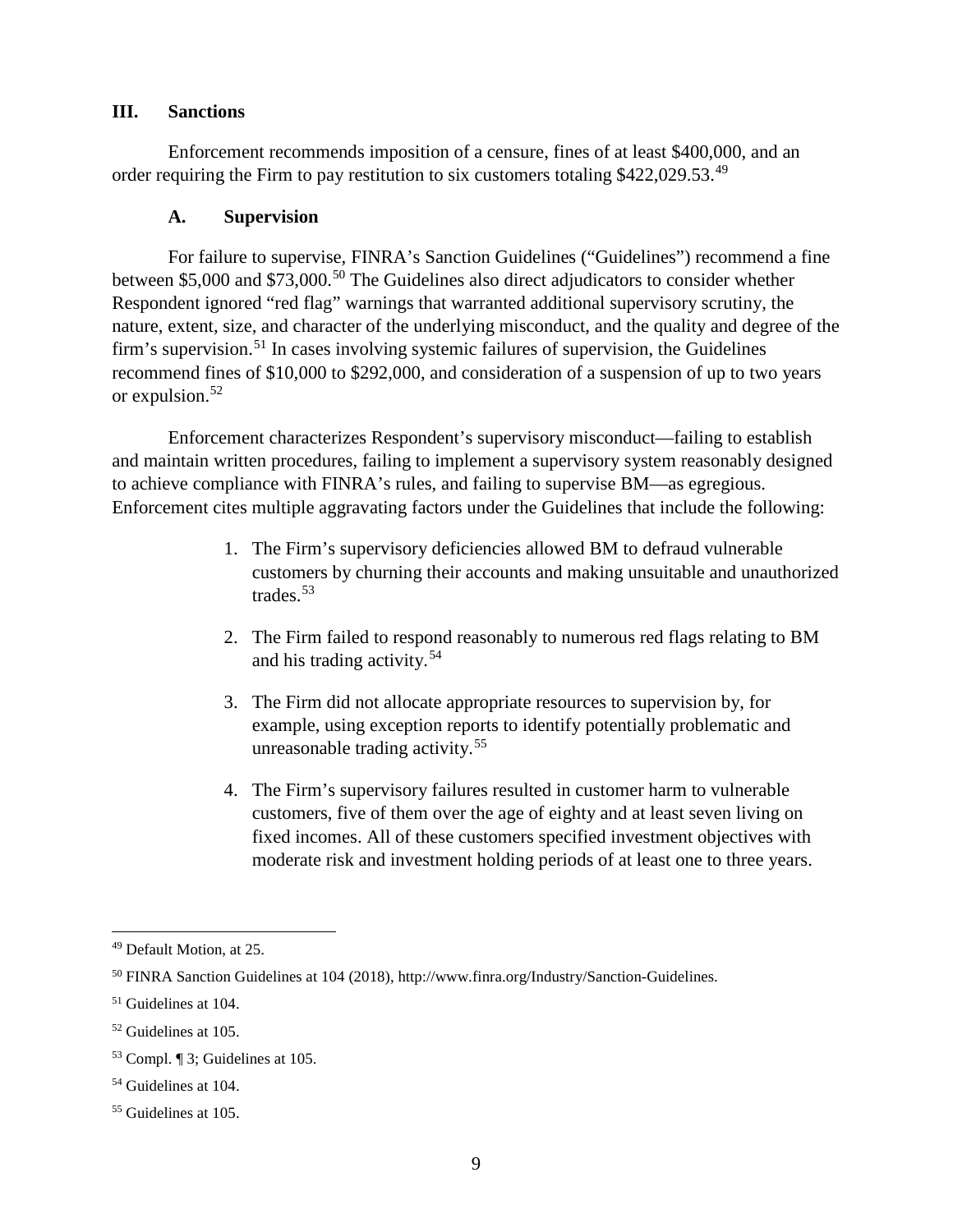All of them also stated in their new account documents that they always followed their financial advisor's recommendations.<sup>56</sup>

- 5. The unauthorized and unsuitable transactions were aggravating in number, size, and character: 138 improper mutual fund transactions generated over  $$150,000$  in unnecessary commissions and fees.<sup>57</sup> Over 2,000 improper "swing trades" during a 15-month period caused portfolio losses of over \$750,000 and generated more than \$500,000 in commissions for the Firm.<sup>58</sup>
- 6. Of the \$900,000 in customer losses caused by the improper transactions, the Firm has not paid restitution to six customers who lost more than \$400,000.<sup>59</sup>
- 7. The Firm engaged in a lengthy pattern of misconduct by failing to supervise BM reasonably and failing to maintain reasonable supervisory policies and procedures. In addition to the large number of excessive and unsuitable transactions that the firm failed to detect and prevent, even after suspending BM's ability to conduct commissions-based securities transactions, the Firm allowed him to continue to work with customers in other aspects of the business.<sup>60</sup>
- 8. BM's excessive, unsuitable, and unauthorized trading continued for more than two years.<sup>61</sup>
- 9. The Firm's supervisory failures were, at a minimum, reckless.  $62$
- 10. BM's trading resulted in significant monetary gain of over \$650,000 in commissions for him and the Firm. 63

There are no mitigating factors. I therefore accept Enforcement's recommendation and fine Respondent  $$150,000<sup>64</sup>$  for the supervision violations alleged in the first cause of action. I

 <sup>56</sup> Guidelines at 7 (Principal Consideration No. 11); Compl. ¶ 3; Guidelines at 8 (Principal Considerations Nos. 18 and 19); Compl. ¶ 43; Default Motion, at 28.

<sup>57</sup> Guidelines at 8 (Principal Considerations 17); Guidelines at 105; Compl. ¶¶ 51–55.

<sup>58</sup> Guidelines at 104; Compl. ¶¶ 75, 78, 80.

<sup>59</sup> Guidelines at 7 (Principal Consideration No. 4); Compl. ¶ 3; Gaarder Decl. ¶ 17.

 $60$  Guidelines at 7 (Principal Consideration No. 8); Compl.  $\P$  51–52, 75, 115.

 $61$  Guidelines at 7 (Principal Consideration No. 9); Compl.  $\P$  51, 75.

 $62$  Guidelines at 8 (Principal Consideration No. 13).

<sup>63</sup> Guidelines at 8 (Principal Consideration No. 16); Compl. ¶¶ 52, 80.

<sup>64</sup> Default Motion, at 25.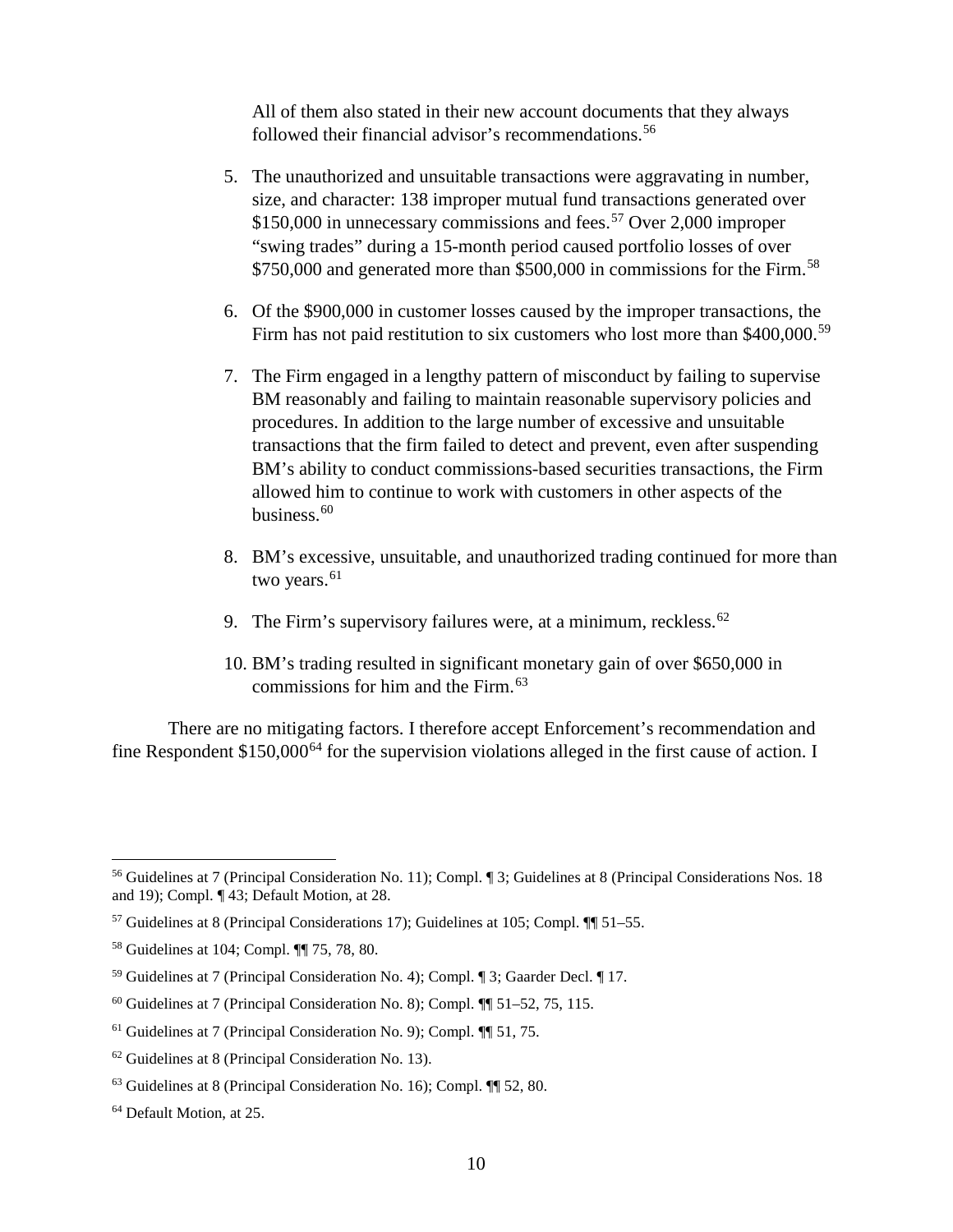also find, as alleged in the first cause of action, that the Firm failed to supervise BM, who willfully violated provisions of the Exchange Act.<sup>65</sup>

## **B. Excessive, Unsuitable, and Unauthorized Trading**

The Guidelines for excessive trading recommend a fine of \$5,000 to \$110,000.<sup>66</sup> The Guidelines for unsuitable recommendations recommend a fine of \$2,500 to \$110,000.<sup>67</sup> As the violations for excessive and unsuitable trading all involved the same course of conduct, it is appropriate to consider them collectively in imposing sanctions.

Because of the multiple aggravating factors discussed above, I agree with Enforcement that a fine of \$200,000<sup>68</sup> is appropriate for the violations alleged in the second cause of action. In addition, I find it appropriate for Respondent to pay restitution, totaling \$422,029.52, plus interest, to the following six customers: DB, \$156,314.04; SD, \$67,115.29; JQ, \$17,474.99; LH, \$81,208.32; SF, \$77,288.10; LA, \$22,628.79.<sup>69</sup>

# **C. Use of Pre-Signed and Altered Customer Forms and Documents**

For forgery and/or falsification of records, the Guidelines recommend a fine of between \$5,000 to \$146,000 if the falsification was not authorized, and \$5,000 to \$10,000 if it was authorized.<sup>70</sup>

For recordkeeping violations, the Guidelines recommend a fine of \$1,000 to \$15,000, and if aggravating factors predominate, a fine of \$10,000 to \$146,000. The relevant Principal Considerations include the nature and materiality of the inaccurate or missing information; whether inaccurate or missing information was entered or omitted intentionally, recklessly, or as the result of negligence; and whether the violations occurred over an extended period.<sup>71</sup>

The use of pre-signed and altered forms by several Firm brokers stemmed from a single course of conduct.<sup>72</sup> Enforcement notes that Respondent's conduct here was not egregious given

<sup>67</sup> Guidelines at 95.

<sup>68</sup> Default Motion, at 30.

<sup>70</sup> Guidelines at 37.

<sup>71</sup> Guidelines at 29.

<sup>72</sup> *See DOE v. Leopold*, No. 2007011489301, 2012 FINRA Discip. LEXIS 2 at \*25 (NAC Feb. 24, 2012) (falsification and causing false books and records are often treated as one violation for sanctions purposes given that these violations result from "identical conduct.").

<sup>&</sup>lt;sup>65</sup> By so doing, the Firm is subject to statutory disqualification with respect to membership under Article III, Section 4 of FINRA's By-Laws.

<sup>66</sup> Guidelines at 78.

 $69$  These amounts include the total loss to each customer, from both BM's mutual fund switching, which ended on September 30, 2014, and his swing trading, which ended on December 31, 2014. See Supplemental Declaration of Jason W. Gaarder in Support of the Department of Enforcement's Motion for Entry of Default Decision ("Supplemental Gaarder Declaration"). Thus, interest shall be calculated for each customer's mutual fund switching losses from September 30, 2014, and for each customer's swing trading losses from December 31, 2014.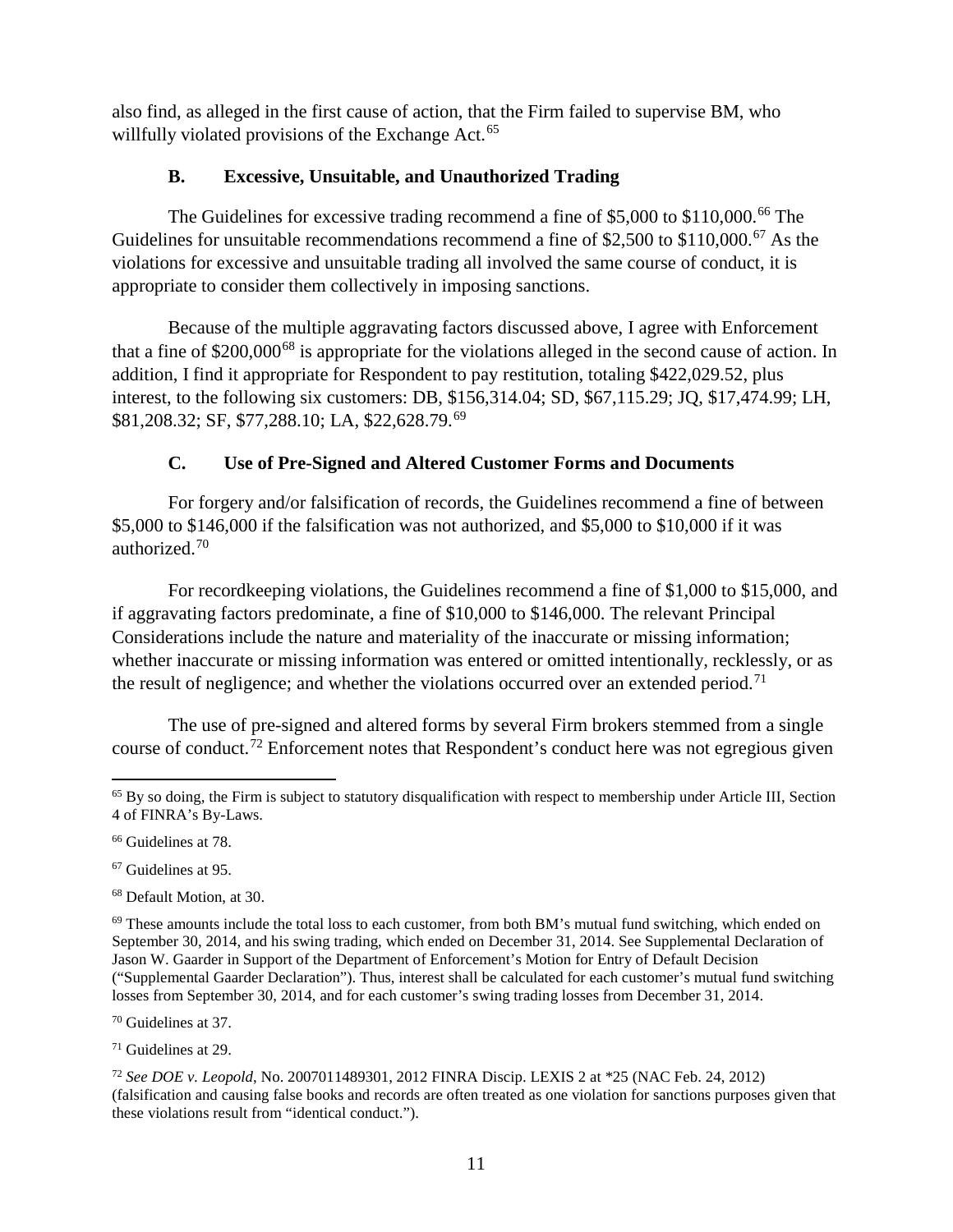the lack of customer harm, and customers authorized the use of the forms to fulfill their requests.<sup>73</sup> However, the Firm allowed the use of the violative forms for over three years after discovering their use during a branch audit.<sup>74</sup>

Enforcement recommends, and I agree, that a fine of  $$10,000^{75}$  for the violations charged in the third cause of action of the Complaint is appropriate.

#### **D. Failure to Report Required Information to FINRA**

For FINRA Rule 4530 violations involving the failure to report, or filing false, misleading, or inaccurate reports, the Guidelines suggest a fine of \$5,000 to \$146,000. The Principal Considerations in Determining Sanctions for failing to report are whether events not reported, or reported inaccurately, would have revealed a pattern of potential misconduct, and in cases involving the failure to file or inaccurate filing of a quarterly report, the number and type of incidents not reported or reported inaccurately.<sup>76</sup>

The Guideline for late filing of or failing to file amendments to Forms U4 recommend a fine of \$2,500 to \$73,000. The applicable Principal Considerations include the nature and significance of the information at issue; the number, nature, and dollar value of the disclosable events at issue; whether the omission was an intentional effort to conceal information; whether the failure to disclose delayed any regulatory investigation; whether it resulted in injury to other parties; and the duration of the delinquency.<sup>77</sup>

In Enforcement's view, Respondent's failures to disclose were not egregious as they did not result in additional customer harm, and did not cause a delay in regulatory investigations. However, the length of time during which the Firm failed to make the proper filings is an aggravating factor. 78

I therefore agree with Enforcement's recommendation of a fine amount and order Accelerated Capital Group, Inc. to pay  $$40,000^{79}$  for the violations charged in the fourth cause of action of the Complaint.

### **IV. Order**

For failing to establish and maintain a supervisory system and written procedures reasonably designed to achieve compliance with federal securities law and FINRA rules, and for

 <sup>73</sup> Default Motion, at 34.

<sup>74</sup> Compl. ¶ 112.

<sup>75</sup> Default Motion, at 33.

<sup>76</sup> Guidelines at 74.

<sup>77</sup> Guidelines at 71.

<sup>78</sup> Default Motion, at 35.

<sup>79</sup> Default Motion, at 34.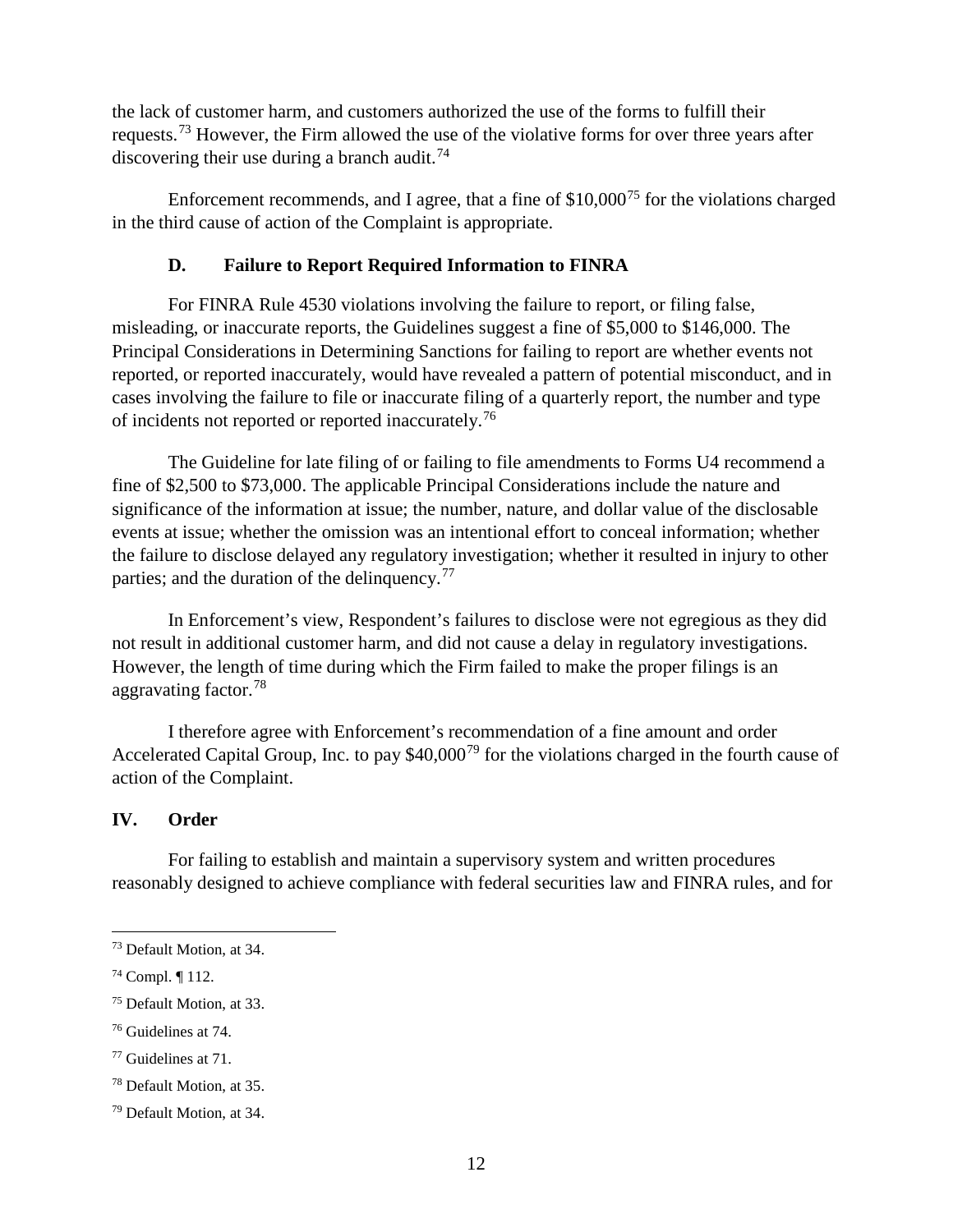failing to supervise BM, in violation of NASD Rules 3010(a) and (b), and FINRA Rules 3110(a) and (b) and 2010, Accelerated Capital Group, Inc. is fined \$150,000.

For failing to reasonably supervise trading activity of registered representatives who engaged in excessive, unsuitable, and unauthorized trading, in violation of FINRA Rules 2111 and 2010, Accelerated Capital Group, Inc. is fined \$200,000. The Firm is also censured and ordered to pay restitution totaling \$422,029.53, plus interest, to the six customers in the amounts calculated by Enforcement<sup>80</sup> and listed in Addendum A of this Decision. Interest shall be paid at the rate set forth in Section 6621(a) of the Internal Revenue Code, 26 U.S.C. § 6621(a)(2), until the date restitution is paid. Satisfactory proof of payment of the restitution, or of reasonable and documented efforts undertaken to effect restitution, shall be provided to the staff of FINRA's Department of Enforcement, District 2, no later than 90 days after this decision becomes final.<sup>81</sup>

For failing to prevent the use of pre-signed and altered customer forms and documents, in violation of FINRA Rules 4511 and 2010, Accelerated Capital Group, Inc. is fined \$10,000.

For failing to report required information to FINRA, in violation of Article V, Section 2 of FINRA's By-Laws, and FINRA Rules 4530 and 2010, Accelerated Capital Group, Inc. is fined \$40,000.The sanctions shall become effective immediately if this Default Decision becomes the final disciplinary action of FINRA.

toyled

Matthew Campbell Hearing Officer

Dated: February 15, 2019

Copies to:

Accelerated Capital Group, Inc., c/o Mark Stewart (via email and first-class mail) Jason W. Gaarder, Esq. (via email and first-class mail) Carolyn Craig, Esq. (via email) Lara Thyagarajan, Esq. (via email)

 <sup>80</sup> Supplemental Gaarder Declaration, ¶ 4.

<sup>&</sup>lt;sup>81</sup> If Respondent is unable to locate a customer, the Firm must provide Enforcement with proof that it has made a bona fide attempt to locate the customer. Any restitution Respondent is unable to pay to a customer must be paid to FINRA (without interest) as a fine.